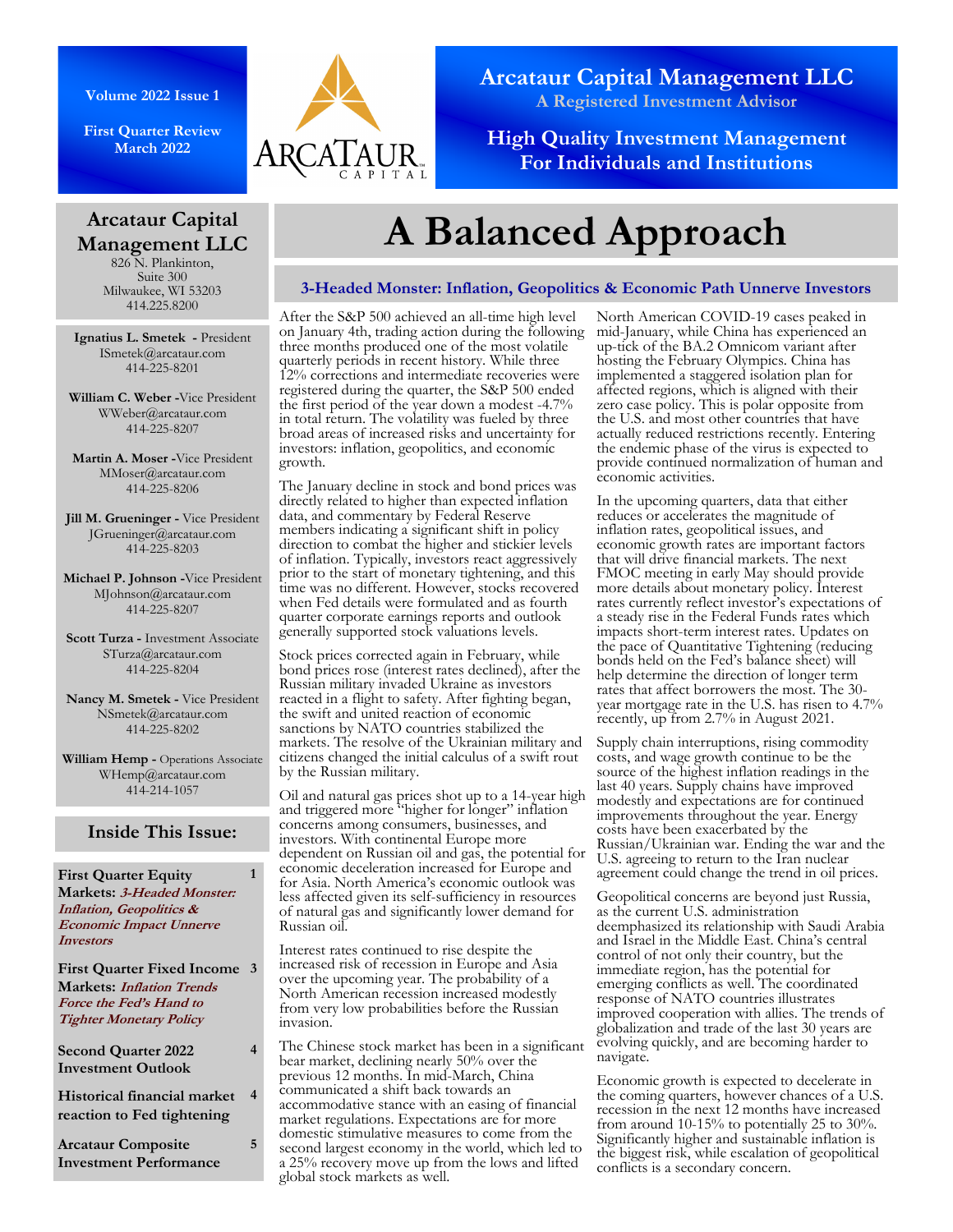

**Page 2 Volume 2022, Issue 1** 

## **Arcataur Capital Management LLC**

**826 N. Plankinton Ave.,** 

**Suite 300** 

#### **Milwaukee, Wisconsin 53203**

**414.225.8200** 

## **Arcataur Large Capitalization**

**Equity Portfolio** - This portfolio offers investors a separately managed account consisting of high quality, blue chip stocks. Our strategy focuses on maximizing expected return through constructing diverse portfolios covering most major industry sectors. On average, this portfolio could hold 65 stocks; however, the largest 15 could account for as much as 45% of the portfolio.

## **Arcataur Investment Grade Fixed Income Portfolio** - This

portfolio offers investors a separately managed account focusing on Treasuries, Agencies, corporate bonds and municipal bonds, with an average portfolio credit rating of A or better. Our approach is to actively manage interest rate risk and credit risk while minimizing liquidity risk to generate conservative risk-adjusted total return.

## **Arcataur Managed Balance**

**Portfolio** - This portfolio offers investors a separately managed account which seeks to preserve capital during difficult market periods while allowing growth opportunity in good market conditions. Arcataur has developed a model that assists us in determining the relative attractiveness of stocks versus bonds. When our models and fundamental analysis indicate stocks are more attractive, we will be near our upper end of the range for stocks (75%). Conversely, when bonds are favored, we will be near the lower end of the stated range for stocks (45%).

## **3-Headed Monster: Inflation, Geopolitics & Economic Impact unnerve Investors (cont.)**

Employment trends and wage growth are likely to be primary determinants of the economic trajectory in the coming years. Employment gains remain strong and the most recent reading of 3.6% unemployment is approaching the pre-pandemic low of 3.1% in early 2020. Annualized wage increases of 5.6% reflect a tight job market, as labor participation continues to be impacted by the surge in selfemployment, demographics, rising retirements, less women in the workforce, and declines in part-time workers. While this benefits workers in the short-run, if the cost of living continues to rise faster than wages, it becomes a net negative overall for consumers, especially for the most vulnerable at the lower to middle end of the income spectrum.

Equity valuations somewhat improved during the quarter as the declines in stock prices were offset by continued earnings growth. Small and mid-capitalization companies are currently trading at attractive valuations versus larger capitalization companies. Changes in earnings growth and interest rates expectations in the coming quarters will be a significant factor for investors.

At the March FOMC (Federal Open Market Committee) meeting, the Federal Reserve raised the Federal Funds rate (overnight rate charged to banks) for the first time since the start of the pandemic and indicated a more aggressive path of future interest rate increases. Investors are anticipating the Fed Funds rate could be at  $2\%$  by year-end after being essentially zero for the prior 22 months. The Fed is also expected to provide additional details of QT (Quantitative Tightening or reducing bonds held on its balance sheet), which could impact longer term interest rates and the shape of the yield curve. The risk of cost pressures becoming more permanent or structural is still considered unlikely. However, investor and consumer psychology is beginning to show signs of an incremental change to this stance.

Oil prices rose to a 13-year high of \$130 per barrel in early March after ending 2021 below \$80, and settled closer to \$100 by quarter end. Transitioning from winter heating to summer driving season is beginning now, which will impact gasoline prices based upon supply and demand. The renegotiated Iran nuclear agreement has been stalled near the finish line. If all parties can come to terms, reintroducing Iranian oil to the market would provide a significant replacement for the sanctioned Russian oil. Europe's reliance on Russian natural gas is more significant and will be difficult to replace. Alternatives will be more costly if the sanctions remain in place in preparation for the next winter season. With a disruption in Iranian and Russian oil and natural gas for an extended period of time, we would expect energy prices to rise above the recent levels.

For the quarter, the S&P 500 (total return) was down 4.7%, and the Dow Jones Industrial Average fell by 4.1%. The technology-heavy NASDAQ Composite declined by 8.9% in the quarter. The S&P 600 Small Cap Index fell by 5.6% and the S&P 400 Mid-Cap was down 4.9% in the first quarter. Developed international markets fell, down 5.9% and emerging markets were off, down 7.6% for the quarter. While China is the world's second largest economy, it is still classified as an emerging market and its stock market was off more than 12% in the first quarter.

Sector performance for the quarter was impacted by inflation and the war pushing energy to significant outperformance, while more interest sensitive (financials) and defensive areas (utilities, staples and healthcare) outperformed the broader market. Consumer durable, communications and technology stocks lagged during the quarter, however the technology sector remains a leader for the last 12 months. The chart below illustrates how all the sectors performed in the quarter and for the trailing twelve months.

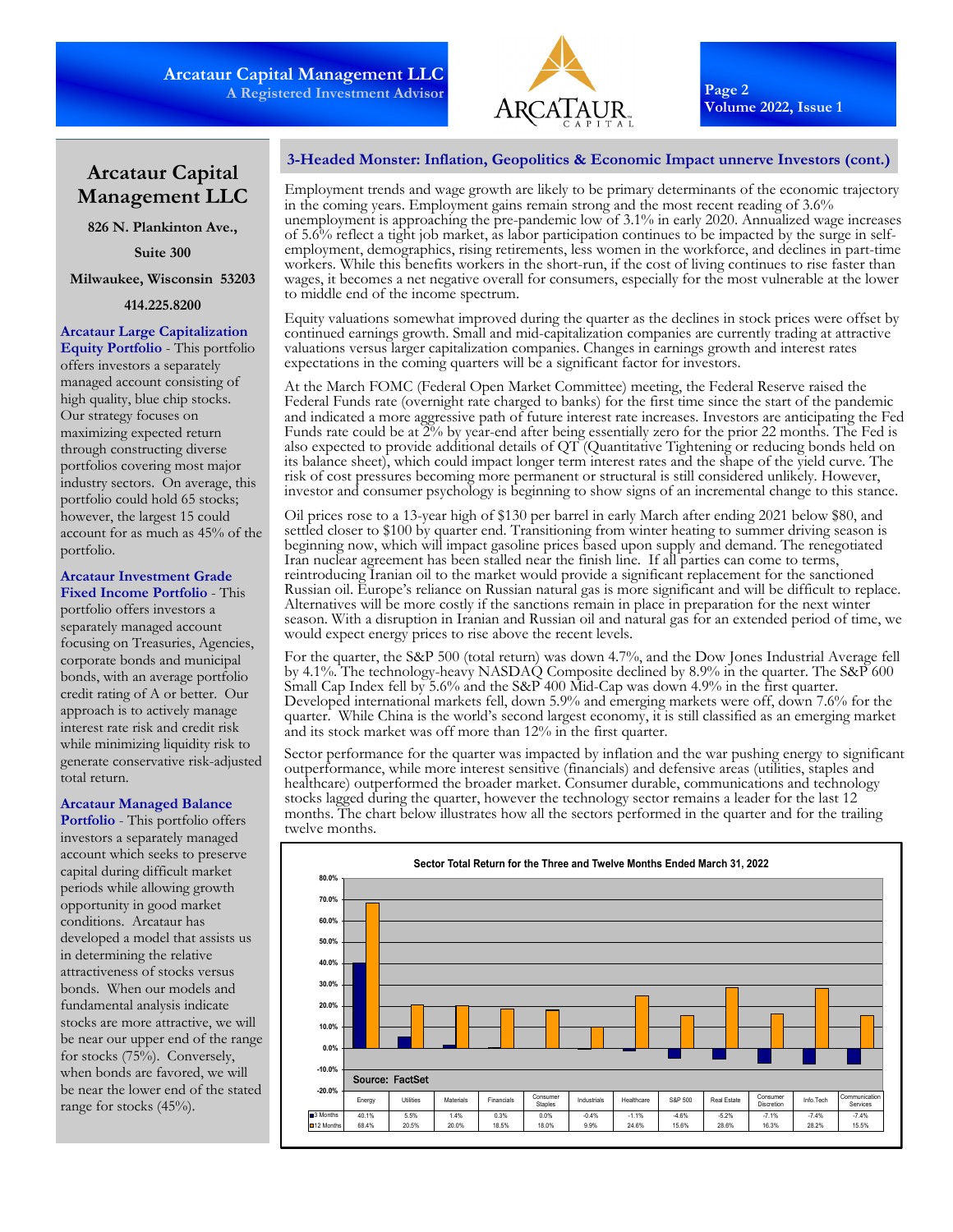

## **Inflation Trends Force the Fed's Hand to Tighter Monetary Policy**

The confluence of higher inflation, the Ukraine war, Fed tightening, and recognition of risks embedded in global supply chains has contributed to material movements in the bond market. Yields have risen quickly, and when yields on bonds rise, the price of the bonds drop. The 10-year Treasury bond began the year at 1.51% and closed out the quarter at 2.32%, while the 2-year Treasury bond began at 0.73% and ended the quarter at 2.29%. As illustrated in the chart below, yields of shorter-maturity bonds have risen substantially over the past three months, with the bulk of the rise coming after the Fed's decision to raise interest rates. This first resulted in a flattening of the yield curve and recently a slightly inverted curve. A flatter yield curve is when short-term rates begin to converge on longer-term rates, while an inverted yield curve is when the short-term rate exceeds the longer-term rate. The spread between the 2- year and the 10-year maturities is the most widely viewed indicator of an inverted yield curve. Normally when the Fed raises interest rates, economic growth slows. As short-term rates move above the long-term rates, the risk of recession increases. The Fed plans to hike rates aggressively this year to address the significant inflation trends. If the yield curve stays inverted for a considerable amount of time, the Fed may choose to pause interest rate increases, particularly if the economy falters or inflation moderates quicker than currently expected.



After a prolonged period of keeping the Federal Funds rate at 0% to provide accommodative monetary policy to offset the negative impact of the pandemic, the Fed finally began their tightening policy in March by raising the Fed Funds rate to  $0.25$ -0.50%. The  $0.25\%$  increase in rates was widely expected, as the Fed had been signaling this increase prior to the meeting. According to the Fed member's projection (Dot Plot) of interest rate increases, the median dot came in at 1.875%, which is equivalent to seven 0.25% interest rate hikes (or potentially a 0.50% move) in 2022, while projecting another four hikes in 2023. These estimates are also contingent on external factors affecting economic growth including the progression of the war, Covid, and inflation. After the March FOMC meeting, Powell stated that the Fed would "need to move expeditiously to return to a stance of monetary policy to a more neutral level", which indicates that a 50 basis point interest rate hike is certainly on the table for the May and June FOMC meetings, pushing up short term interest rates more quickly than markets had anticipated.

The median Fed forecast for annual inflation this year is 4.1%, up significantly from the past as the inflation rate has been well above Fed expectations over the past year. The Fed's goal is to provide price stability, while reaching maximum employment with moderate inflation. The Fed anticipated inflation of 2.7% in 2023 and 2.3% in 2024, up from 2.3% and 2.1% respectively from its December outlook. Unemployment is projected to come in at 3.5% this year, unchanged from previous guidance. The Fed also plans to reduce bond holdings of Treasuries, agency, and mortgage-backed securities by \$80-100 billion per month held on its balance sheet. It is apparent that the Fed would like to tighten monetary policy and reach a neutral rate as quickly as possible, which could lead to continued financial market volatility.

European yields, while at lower levels than U.S. rates, have followed the upward trends seen here, as EU central banks have recognized and begun to address the high inflation that is occurring in their region as well. Japan, however, has continued to hold rates at exceptionally low levels. The chart below illustrates how the Euro bond yield is now above the corresponding Japanese 10-year rate with a nominally positive yield at this point.



Corporate bond credit spreads (the amount that investors demand above the government bond yield for default risk) have widened to a nearly 4-year high, the last time when government yields were materially rising. Much like in 2018, the current environment provides an opportunity to rebalance risks by adding high quality corporate bonds to portfolios.

The chart below shows the historic absolute yield for 5 to7-year corporate bond maturities. As these yields moved above 2% late last year and ascended to above the 3.5% level, it provided a reasonable return for new investment. Except for the very brief spike during the 2020 recession induced by the Covid shutdown, yields have not been at these levels for 3+ years. Bond yields have begun to normalize, however are still on the low end of longer-term historical yields and inflation levels. There are still numerous factors that could cause interest rates to continue upward, pause, or decline. Inflation and the Fed's ability to fight it will likely have the biggest impact on yields, but geopolitics surrounding the conflict in Ukraine and Covid are unique variables that will impact global growth and inflation expectations.



Inflation is expected to moderate as the year progresses and higher interest rates have improved bond attractiveness. Yields have now reached levels close to or above intermediate term inflation expectations, allowing new purchases of bonds for clients with 3-4 year maturities. We remain focused on finding bond investments that balance portfolios and provide reasonable returns and credit quality. We are long term investors and negative inflation adjusted yields over the recent years created a challenging environment to justify risk and return. We remain patient to find appropriate value in new investments. The overall quality rating of the fixed income portfolio is single A, the aggregate weighted average duration is 4.7 years, and liquidity remains sufficient to take advantage of opportunities as they arise.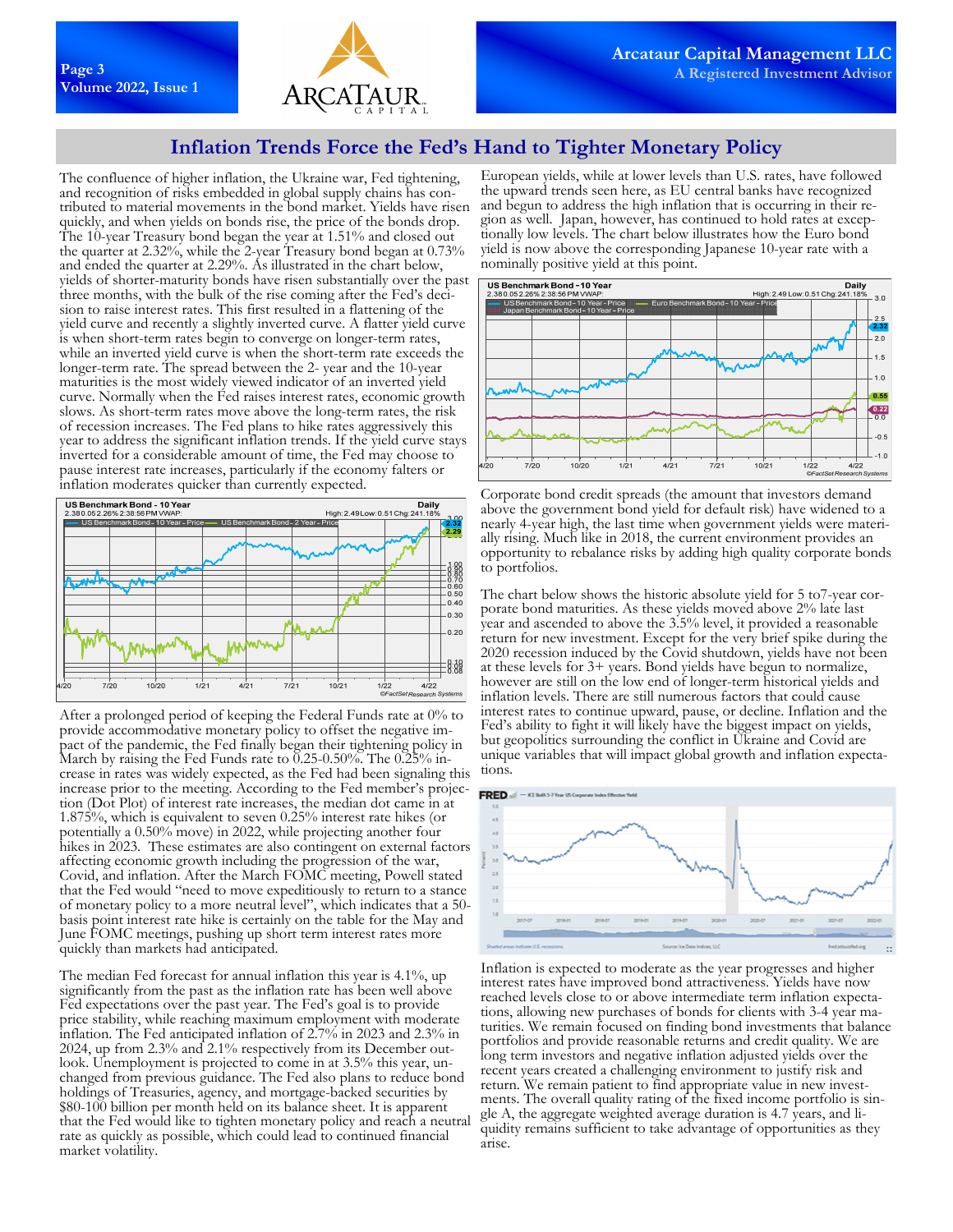

**Page 4 Volume 2022, Issue 1** 

## **Second Quarter 2022 Investment Outlook**

The challenges of rising inflation, geopolitical conflict, and the resulting impact on economic trends is expected to continue for the foreseeable future, leaving financial market volatility elevated. Maintaining a well diversified portfolio and disciplined investment approach is extremely important with such uncertainty. Volatility can also produce long-term opportunities as well.

Handicapping how the Russian/Ukrainian conflict is resolved is difficult, but the longerlasting changes to trade, supply chains, and international relationships appear to be diverting from the path of the past 20 years. China continues to attempt to exert its influence globally and territorially within the region. China's support of Russia's attempt to claim Ukraine territory raises concerns of its own desire for more direct control of Taiwan. The U.S. relationship with Saudi Arabia and Israel has deteriorated as well. We may have arrived at the crossroads of a future characterized by a structural increase in geopolitical risks, with Russia's invasion representing the tip of the iceberg.

Corporate profits are expected to increase 8% to  $10\%$  in 2022, which previously was considered conservative. However, depending on the trend of inflation, the conviction in those estimates in the second half of the year could wane. The mid-term elections could be an additional challenge for investors, as volatility typically increases in late summer through the November election. Having more clarity on inflation, monetary policy, and geopolitics over the next 3 to 6 months could provide more direction in terms of economic growth, as well as risks and opportunities for financial markets.

Global investors, consumers, and foreign governments have become accustomed to the U.S. Fed taking the lead in providing extraordinary levels of liquidity to support economic stability and calm financial markets during periods of stress. If the confluence of events leads to more sustainable inflation

trends, investors are not certain that the Fed and global monetary authorities will have the fortitude to circumvent inflation at the expense of a recession. Based upon current data, however, this concern seems premature.

As the U.S. economy is still recovering from the pandemic, it does appear to be entering the endemic phase with the virus. European and Asian economies continue to lag but potentially have faster growth opportunities if the Russian/Ukrainian war can be resolved. Unfortunately, military experts are not currently expecting a swift end to the hostilities.

The potential for significant fiscal and tax related legislation before the mid-term elections appears to be remote. Investors will react to polls and potential changes that the upcoming election will bring. Historically, the majority party struggles to keep power, especially in off-year elections. The Democrats have an extremely slim majority and a significant number of incumbent retirements, so a small shift could lead to a loss of the Democratic control of Congress. Financial markets tend to react favorably to a divided government, as it minimizes the probability of destabilizing or significant legislation.

Broader U.S. bond averages produced a nearly -6% total return in the first quarter and over a 4% drop for the previous 12 months. Our patience with new bond investments has served our clients well. Investors have not needed to deal with significant interest rates increases (declining bond prices) for a long time.

Negative bond returns reflect the changes in market interest rates and would only be realized if bonds were sold in the current market. For our clients, we primarily hold bonds to maturity where the bond regular interest payments provide a consistent return over the life of the bond and have the

potential to rise with new bond purchases. Our Bond Basics" piece would be a good refresher to pull out and read as it reviews how bonds react to rising and falling interest rates. Bond Basics can be found at our website, Arcataur.com, Client Resources - Arcataur Investor Education Series.

The path of inflation going forward will matter. Yields should continue to move somewhat higher, as investors demand higher compensation for the increased inflation and as the Fed drains liquidity and the extraordinary support it provided to the economy. The best outcome would be a gradual rise in interest rates, so the economy can digest the increases and continue to grow.

There are multiple risks to this scenario. One is that rates rise too quickly, slowing economic growth. If the Fed makes a policy mistake, the housing market and consumers would have difficulty handling the interest rate increases, while government debt burdens might create market and fiscal deficit problems. An escalation in geopolitical conflicts beyond Russia may further disrupt the supply chains and lead to even higher inflation. But with current expectations of solid GDP growth, continued strong employment trends, and Fed actions, the more extreme outcomes appear to be a lower probability. While removing the excess monetary accommodations to fight Covid may lead to continued volatility for financial markets, a controlled rise in interest rates should be a sign of strength and a benefit for savers that has not been available to them in recent years.

For our clients, total equity exposure remains slightly above average within targeted ranges. Starting the year with significant cash liquidity was fortuitus to incrementally take advantage of new investment opportunities, especially in the bond market with more attractive valuations and higher yields. Incremental new investments in stocks and repositioning towards small and mid-capitalization equities will be a focus as opportunities arise.

## **Historical Financial Market reaction to Fed Tightening**

With the Federal Reserve pivoting towards neutral or restrictive monetary policy to head-off the most meaningful rise in inflation in the last 40 years, investors must wrestle with concerns of how this may impact the financial markets and the economy. Historically higher interest rates have several negative ramifications for equity prices. Stock valuations are a discounting mechanism, where higher interest rates act to both decrease the multiple investors pay for earnings, and potentially reduce corporate profitability. As yields rise for bonds and cash, their attractiveness as an alternative to equities in asset allocation decisions improves. Interest sensitive businesses, such as home builders and consumer durables that rely on financing for purchases, typically see reduced demand which then negatively affects earnings. Historically, stocks react negatively in anticipation of a new tightening cycle, similar to the reaction witnessed in the volatile start to 2022. However, if a recession ultimately can be avoided and corporate profit growth remains positive, longer-term equity appreciation should ensue. During the 2015-2018 Fed tightening cycle, although interest rates were raised 9 times, the S&P 500 produced an annualized return of 8.4%, while in the past 5 hiking cycles (since 1983), stocks produced an average annualized return of 9.5%. Investor's primary concern is that the Fed tightens too far sending the U.S. economy into a recession and corporate profits decline. Prolonged recessions have been minimized or avoided over the last 35 years due to aggressive monetary policy along with deficit spending on the fiscal side. From 1945- 1982, there were 9 recessions or 1 every 4 years on average. Since 1982, there have only been 4 recessions or 1 every 10 years. A more ominous note is that history shows that periods of high inflation were only alleviated by a recession as the Fed had to raise interest rates substantially to cure inflation. More protracted bear markets in stocks typically accompany these developments. With this historical backdrop, it should not be surprising that markets have recently struggled. Major U.S. indices have touched correction (down more than 10%) territory, and more than 60% of individual stocks within the S&P 500 have fallen into bear market (greater than 20% decline) territory. How aggressively restrictive the Fed needs to be will depend on future inflation trends and the resilience of our economy to keep growing. Recessions, whether actual, or the rising risk of one, and declining markets are challenging for investors but are a necessary corrective process for all markets. The process cleanses the excesses, and sets the stage for the ensuing bull market.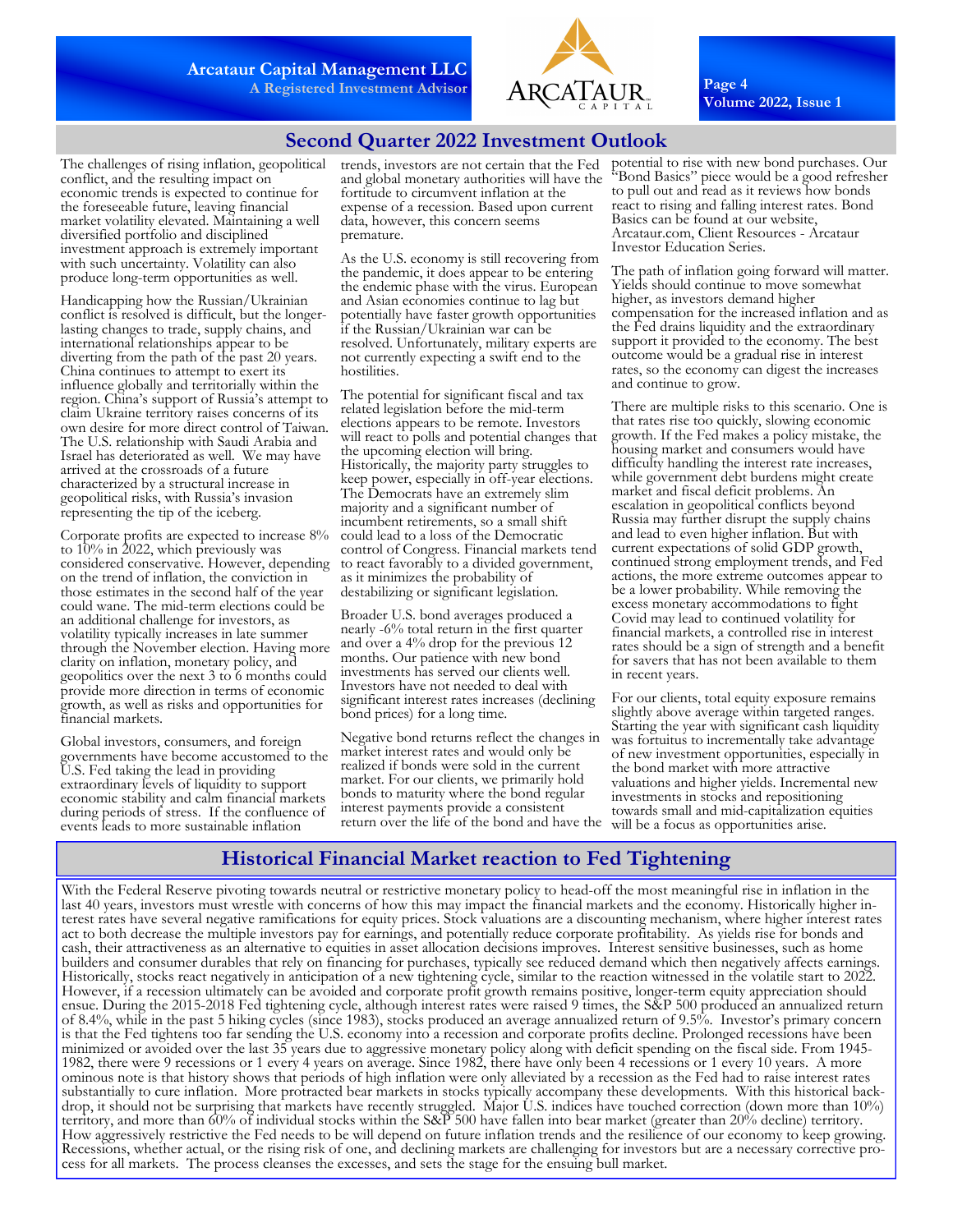

# **Arcataur Composite Investment Performance for the 3 Months, 12 Months, 3 Years and 5 Years Ended March 31, 2022**

| <b>Arcataur Composite Portfolio</b>                                   | <b>Total Return</b>  |                               |                     |                | <b>Arcataur Composite Portfolio</b>                                                                                                                                     | <b>Total Return</b> |                               |                     |            |
|-----------------------------------------------------------------------|----------------------|-------------------------------|---------------------|----------------|-------------------------------------------------------------------------------------------------------------------------------------------------------------------------|---------------------|-------------------------------|---------------------|------------|
|                                                                       |                      |                               | 3 yr.               | 5 yr.          |                                                                                                                                                                         |                     |                               | 3 yr.               | 5 yr.      |
|                                                                       |                      | 3 months 12 months annualized |                     | annualized     |                                                                                                                                                                         |                     | 3 months 12 months annualized |                     | annualized |
|                                                                       | 3/31/2022            |                               |                     |                |                                                                                                                                                                         | 3/31/2022           |                               |                     |            |
| <b>Large Cap Direct Stock Equity</b>                                  | $-3.26%$             | 12.99%                        | 18.97%              | 15.30%         | <b>Small Cap Equity</b>                                                                                                                                                 | $-5.88%$            | $-0.01%$                      | 12.90%              | 10.28%     |
| <b>Large Cap Equity ETF</b>                                           | $-4.88%$             | 14.47%                        | 18.55%              | 15.64%         | <b>Mid-Cap Equity</b>                                                                                                                                                   | $-5.08%$            | 3.68%                         | 13.21%              | 10.69%     |
| <b>Benchmarks</b>                                                     |                      |                               |                     |                | <b>Total Equity*</b>                                                                                                                                                    | $-4.87%$            | 7.61%                         | 15.57%              | 12.85%     |
| Lipper Large Cap Core                                                 | $-5.60%$             | 12.70%                        | 17.50%              | 14.80%         |                                                                                                                                                                         |                     |                               |                     |            |
| Dow Jones Industrial Average                                          | $-4.11%$             | 6.84%                         | 12.41%              | 13.25%         | <b>Benchmarks</b>                                                                                                                                                       |                     |                               |                     |            |
| <b>S&amp;P 500</b>                                                    | $-4.60%$             | 15.65%                        | 18.92%              | 15.99%         | <b>Lipper Small Cap Core</b>                                                                                                                                            | $-5.30%$            | 2.20%                         | 12.20%              | 9.10%      |
| <b>S&amp;P 100</b>                                                    | $-4.56%$             | 17.30%                        | 20.42%              | 16.78%         | <b>S&amp;P 600</b>                                                                                                                                                      | $-5.62%$            | 1.23%                         | 13.58%              | 10.89%     |
|                                                                       |                      |                               |                     |                | <b>Lipper Mid-Cap Core</b>                                                                                                                                              | $-4.50%$            | 7.50%                         | 13.50%              | 10.40%     |
| <b>Arcataur Composite Portfolio</b>                                   |                      |                               | 3 yr.               | 5 yr.          | <b>S&amp;P 400</b>                                                                                                                                                      | $-4.88%$            | 4.59%                         | 14.13%              | 11.10%     |
|                                                                       |                      | 3 months 12 months annualized |                     | annualized     | <b>Arcataur Composite Portfolio</b>                                                                                                                                     |                     |                               | <b>Total Return</b> |            |
|                                                                       | 3/31/2022            |                               |                     |                |                                                                                                                                                                         |                     |                               | 3 yr.               | 5 yr.      |
| <b>Fixed Income</b>                                                   | $-4.94%$             | $-3.64%$                      | 1.62%               | 1.76%          |                                                                                                                                                                         |                     | 3 months 12 months annualized |                     | annualized |
| <b>Benchmarks</b>                                                     |                      |                               |                     |                | 3/31/2022                                                                                                                                                               |                     |                               |                     |            |
| Bloomberg Barclays 1-5 (T/G/C)                                        | $-3.45%$             | $-3.88%$                      | 1.14%               | 1.42%          |                                                                                                                                                                         |                     |                               |                     |            |
| <b>Bloomberg Barclays Aggregate</b><br>Bloomberg Barclays 1-3 (T/G/C) | $-5.93%$<br>$-2.49%$ | $-4.16%$<br>$-2.93%$          | 1.69%<br>1.02%      | 2.14%<br>1.26% | <b>Developed International Equity</b>                                                                                                                                   | $-6.02%$            | 0.03%                         | 7.58%               | 6.30%      |
| Lipper Bond MF Avg.                                                   | $-4.10%$             | $-2.20%$                      | 2.55%               | 2.40%          | <b>Emerging International Equity</b>                                                                                                                                    | $-6.47%$            | $-9.69%$                      | 4.89%               | 5.26%      |
|                                                                       |                      |                               |                     |                | <b>Total Equity*</b>                                                                                                                                                    | $-4.87%$            | 7.61%                         | 15.57%              | 12.85%     |
| <b>Arcataur Composite Portfolio</b>                                   |                      |                               | <b>Total Return</b> |                | <b>Benchmarks</b>                                                                                                                                                       |                     |                               |                     |            |
|                                                                       |                      |                               | 3 yr.               | 5 yr.          | <b>EAFE</b>                                                                                                                                                             | $-5.91%$            | 1.16%                         | 7.78%               | 6.72%      |
|                                                                       |                      | 3 months 12 months annualized |                     | annualized     | <b>MSCI Emerging Market Index</b>                                                                                                                                       | $-7.57%$            | $-13.72%$                     | 3.89%               | 4.95%      |
|                                                                       |                      |                               | 3/31/2022           |                |                                                                                                                                                                         |                     |                               |                     |            |
| <b>Managed Balance</b>                                                | $-4.54%$             | 4.00%                         | 10.85%              | 9.08%          | *Total Equity is not an actual composite portfolio; rather, Total Equity represents a                                                                                   |                     |                               |                     |            |
| <b>Benchmark</b>                                                      |                      |                               |                     |                | weighted average return of the Large Cap, Mid-Cap, Small Cap and International<br>composites, and is only shown as an indication of potential overall equity perfor-    |                     |                               |                     |            |
| <b>Lipper Balanced</b>                                                | $-5.10%$             | 3.60%                         | 10.37%              | 7.90%          | mance. Total Equity does not represent any actual portfolio because it is made up<br>of a weighted average return of all equity classes. Please review complete disclo- |                     |                               |                     |            |
| 60/40 Custom Index                                                    | $-4.29%$             | 2.87%                         | 9.56%               | 8.67%          | sure information below.                                                                                                                                                 |                     |                               |                     |            |

# **Appendix: Disclosure Information Regarding Composite Performance**

#### **General**

Arcataur Capital Management LLC is an investment advisor. Arcataur has prepared this report. The information in this report has been developed internally and/or obtained from sources which Arcataur believes are reliable; however, Arcataur does not guarantee the accuracy, adequacy or completeness of such information nor do we guarantee the appropriateness of any strategy referred to for any particular investor. Index information has been taken from public sources. Past performance is not indicative of future results, as investment returns will vary from time to time depending upon market conditions and the composition of the composite portfolio. Returns for individual investors will vary based on factors such as the account type, market value, cash flows and fees.

### **Calculation Methodology**

The composites reflect dollar-weighted returns of individual accounts. Arcataur composites may include some discounted or non-fee-paying accounts, which could cause the net return to be higher than it would be otherwise. Arcataur uses the time-weighted internal rate of return formula (i.e., returns that include reinvested dividends and other income) to calculate performance for the accounts included in the composite. Individual account returns are calculated on a time-weighted basis, linked daily, and include reinvestment of dividends and other such earnings. Total return (return) is defined as the percentage change in market value (including interest and dividend income) adjusted for any client-directed cash flows. A time-weighted, daily-linked method is used to calculate composite calendar quarter, annual, cumulative and annualized returns. No leverage or derivatives have been used. Cash is not included in the performance calculations for the Arcataur Large Capitalization Equity Portfolio Composite or the Arcataur Investment Grade Fixed Income Composite; Arcataur also does not allocate cash in the Arcataur Managed Balance Portfolio Composite to the equity or fixed income components when calculating performance for those components. Cash is, however, included in the overall performance calculation for the Arcataur Managed Balance Portfolio Composite.

#### **Composites**

Mutual fund holdings are not included in composite results. Exchange traded funds (ETFs) are included in composite results. Mutual fund holdings typically are "unmanaged assets" and, therefore, are not included in composite results. Exchange traded funds are designated as "managed assets" and, therefore, are included in the composite results.

The Arcataur Large Capitalization Equity Composite consists of portions of all client accounts invested in accordance with the Arcataur Large Capitalization Equity Portfolio strategy (including ETFs). The Arcataur Small & Mid-Capitalization Equity Composites consist of portions of all client accounts invested in small & mid-capitalization equity securities (including ETFs). The Arcataur International Equity Composite consists of portions of all client accounts invested in international securities (including ETFs). The Arcataur Investment Grade Fixed Income Composite consists of portions of all client accounts invested in accordance with the Arcataur Investment Grade Fixed Income strategy. The Arcataur Managed Balance Composite consists of portions of all client accounts invested in accordance with the Arcataur Managed Balance strategy.